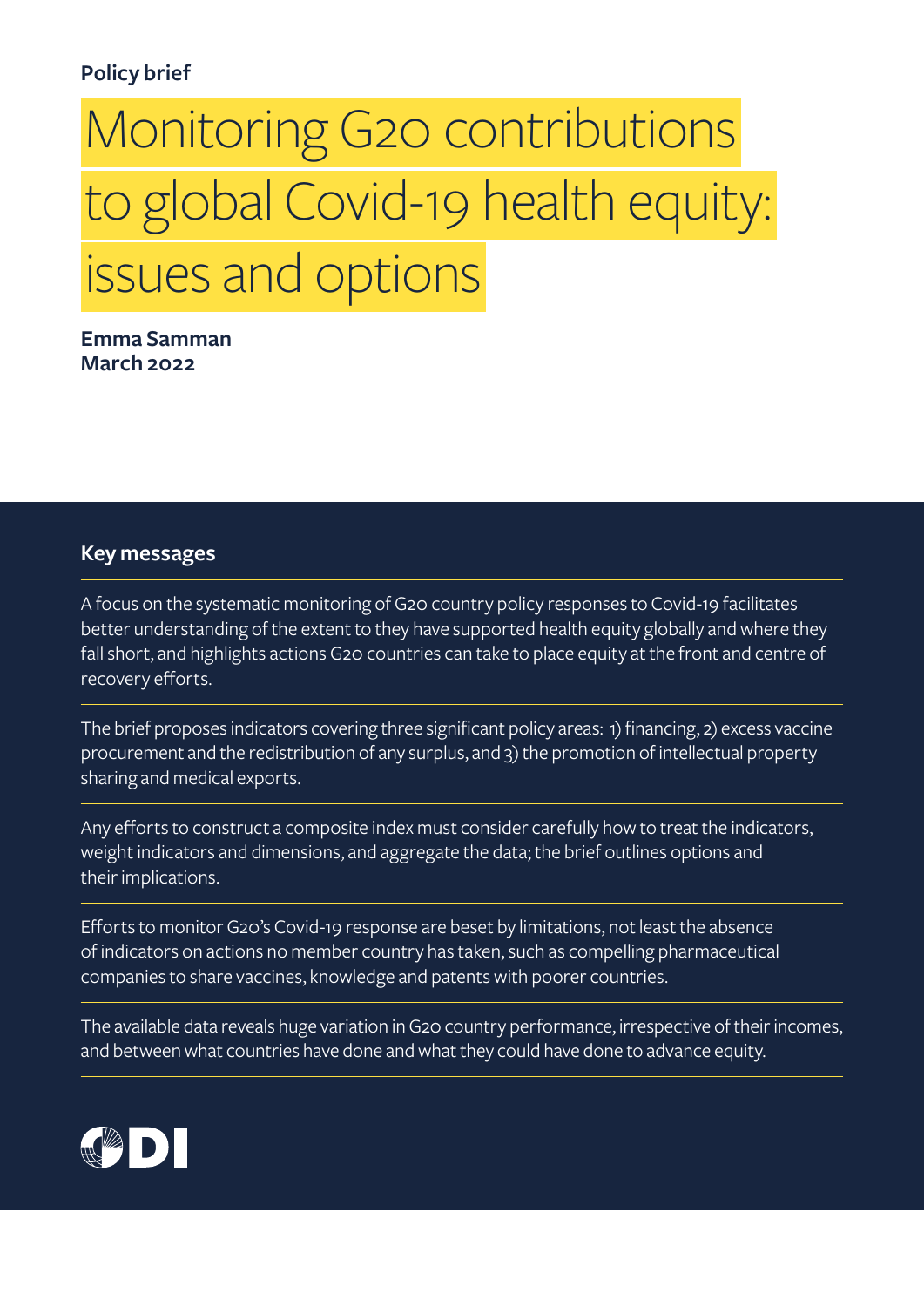# Acknowledgements

#### **About this publication**

This briefing was written by Emma Samman (Research Associate, ODI). It benefited greatly from discussions with Francesca Bastagli (ODI) and Martin Evans (ODI). The work was carried out in consultation with representatives of Christian Aid, the People's Vaccine Alliance and experts on financing and health policy. I am grateful to Christian Aid for financing this research and to Oli Pearce for his extensive engagement. Ian Cogswell (IHME) and Sam Hughes (CGD) kindly provided data and help with its interpretation. Thanks are also due to all those who provided recommendations at various stages of the process, especially Harsh Desai (OECD), Tom Hart (ODI), Anthony McDonnell (CGD), Marcus Manuel (ODI), Mark Miller (ODI), Annalisa Prizzon (ODI), Jose Manuel Roche (independent consultant) and Rathin Roy (ODI). Elizabeth Tribone coordinated production of the brief, Nina Behrman provided editing and Garth Stewart for typesetting. Any mistakes are the author's own.

Readers are encouraged to reproduce material for their own publications, as long as they are not being sold commercially. ODI requests due acknowledgement and a copy of the publication. For online use, we ask readers to link to the original resource on the ODI website. The views presented in this paper are those of the author(s) and do not necessarily represent the views of ODI or our partners.

This work is licensed under CC BY-NC-ND 4.0.

How to cite: Samman, E. (2022) 'Monitoring G20 contributions to global Covid-19 vaccine equity: issues and options'. ODI Policy brief ([www.odi.org/publications/monitoring-g20-contributions-to](http://www.odi.org/publications/monitoring-g20-contributions-to-global-covid-19-vaccine-equity-issues-and-o)[global-covid-19-vaccine-equity-issues-and-options](http://www.odi.org/publications/monitoring-g20-contributions-to-global-covid-19-vaccine-equity-issues-and-o)).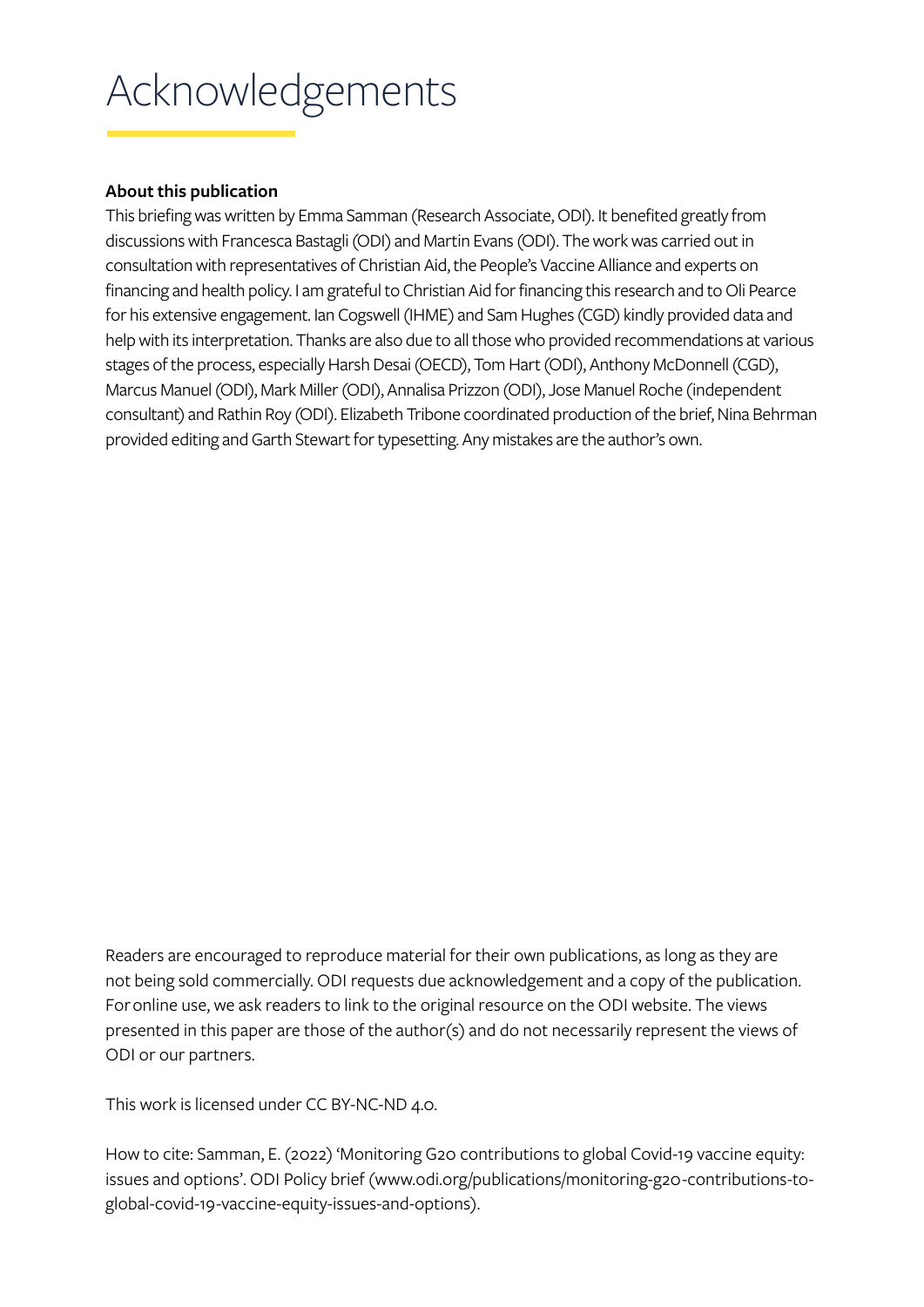# 1 Introduction

Vaccine inequity is a formidable challenge to confronting Covid-19. Richer countries have been repeatedly singled out for policies and actions that advance their own (narrowly conceived) domestic interests at the expense of people living in poorer countries and the global public good. **1** As of March 2022, close to 80% of the population in high- and upper-middle- income countries had received at least one vaccination against Covid-19, compared with fewer than 15% in lowincome countries. Indeed, fewer than 40% of people had received even one dose in 62 of 199 countries or territories.<sup>2</sup> Based on the current trend, the World Health Organization (WHO) target of vaccinating 70% of people in all countries by September 2022 (WHO, 2021) is unlikely to be reached, despite the public endorsement of G20 leaders (AFP, 2021). There are concerns that the roll-out of Covid-19 tests and therapeutics is following a similarly inequitable trajectory.

This brief aims to contribute to understanding better the extent to which G20 countries have supported equity in the global health response to Covid-19 through the systematic monitoring of their policies and commitments. In particular, the exercise identifies relevant dimensions, proposes indicators based on the available data, and outlines issues involved in using this data to construct a composite index of G20 performance. Section 2 describes the dimensions and indicators selected, and Section 3 discusses options for constructing an index. Section 4 focuses on limitations of such an index. An online Annex contains further details, discussing gaps in the data, data sources and the method used to construct each indicator. The accompanying data file provides data for each indicator and illustrates different ways in which the data could be used to construct a composite index.

<sup>1</sup> E.g., Watkins (2021) identifies 'the abject failure of G7 and G20 political leaders to equitably share' vaccinations as 'the defining hallmark of the pandemic'. Director-General Tedros Adhanom Ghebreyesus (among others) has condemned 'vaccine apartheid' (Reuters, 2021), while Ayoade Alakija argues that vaccine inequity reinforces global inequalities – with Africa being 'always last in line, the afterthought' (cited in Newey et al., 2021).

<sup>2</sup> Computed from 'COVID-19 Data Explorer Our World in Data', Mathieu et al., 2021 (accessed 25 March 2022).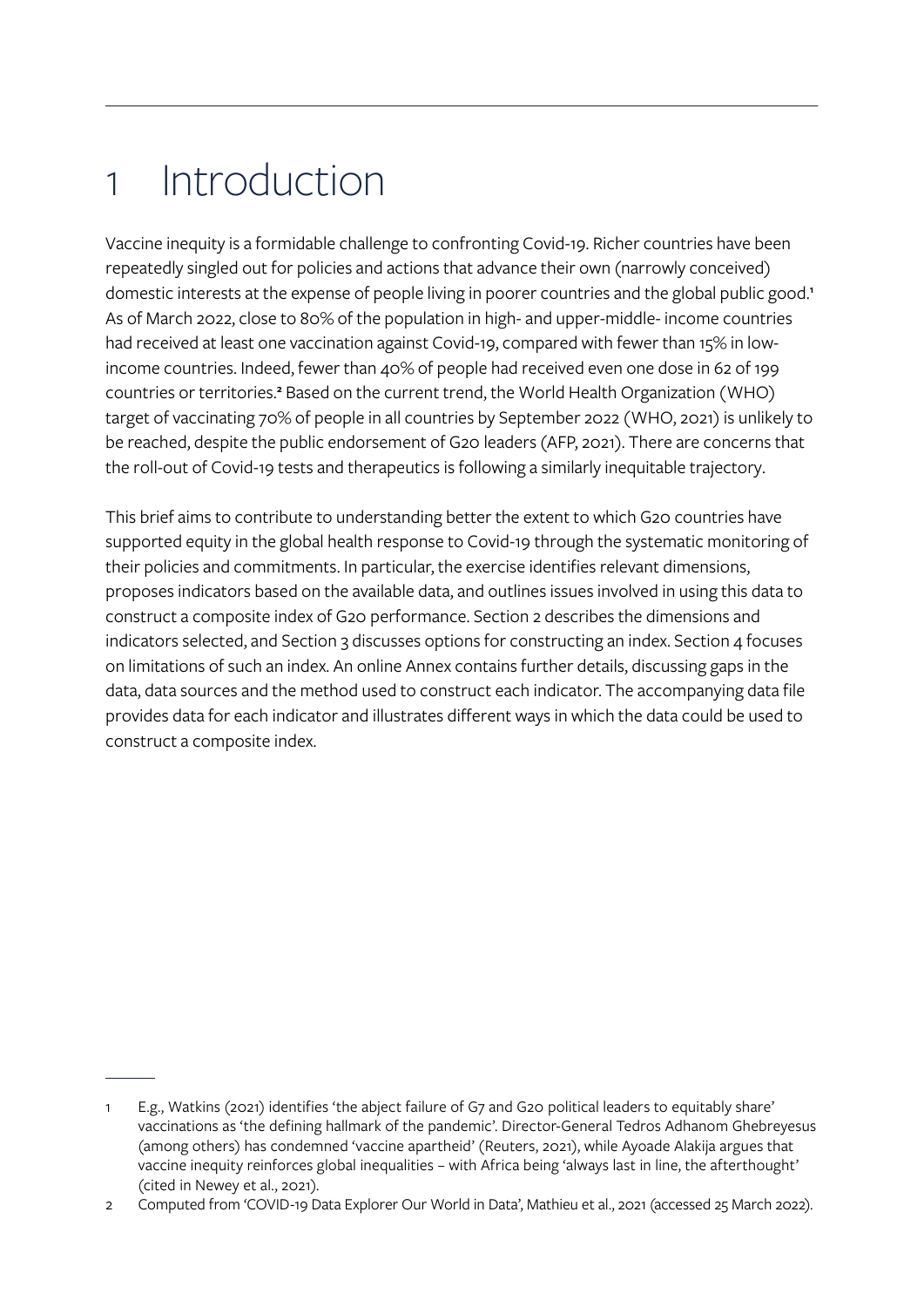# 2 Selection of dimensions and indicators

We identified three dimensions: (1) financing for vaccines, testing and therapeutics; (2) control of vaccine supply and distribution; and (3) intellectual property and export restrictions affecting vaccine production and distribution. The selection derives from a review of academic and grey literature, media accounts, G20 policy statements, the recommendations of other international forums, and the available cross-national data. Criteria included conceptual coherence, the availability of data in the public domain, and the empirical soundness of the indicators individually and jointly. This process led to the construction of nine indicators (Table 1; Box 1; see also Excel file).

| <b>Dimension</b>                                                                         | <b>Indicator</b>                                                                                                      |  |  |
|------------------------------------------------------------------------------------------|-----------------------------------------------------------------------------------------------------------------------|--|--|
| Financing vaccines, testing and<br>therapeutics                                          | Contributions to ACT-A 2020-21 and 2021-22 funding rounds as<br>percentage of fair share                              |  |  |
|                                                                                          | Share of G20 development assistance in 2020 for the health response to<br>Covid-19 relative to share in G20 GNI       |  |  |
| Procurement and sharing of<br>vaccine doses                                              | Share of the global vaccine supply procured by each G20 country relative<br>to its share in the global population (%) |  |  |
|                                                                                          | Share of surplus vaccines each country has donated to COVAX/AVAT or<br>bilaterally (%)                                |  |  |
|                                                                                          | Share of dose donations made through COVAX or AVAT (%)                                                                |  |  |
|                                                                                          | Share of vaccine donations that have been delivered (%)                                                               |  |  |
| Sharing intellectual property and<br>removing export restrictions on<br>medical products | Whether or not a country supports the TRIPS waiver at the WTO                                                         |  |  |
|                                                                                          | Whether or not a country supports C-TAP                                                                               |  |  |
|                                                                                          | Number and duration of export restrictions on medical products                                                        |  |  |

**Table 1** Dimensions and indicators used in the G20 Covid-19 Global Health Equity Index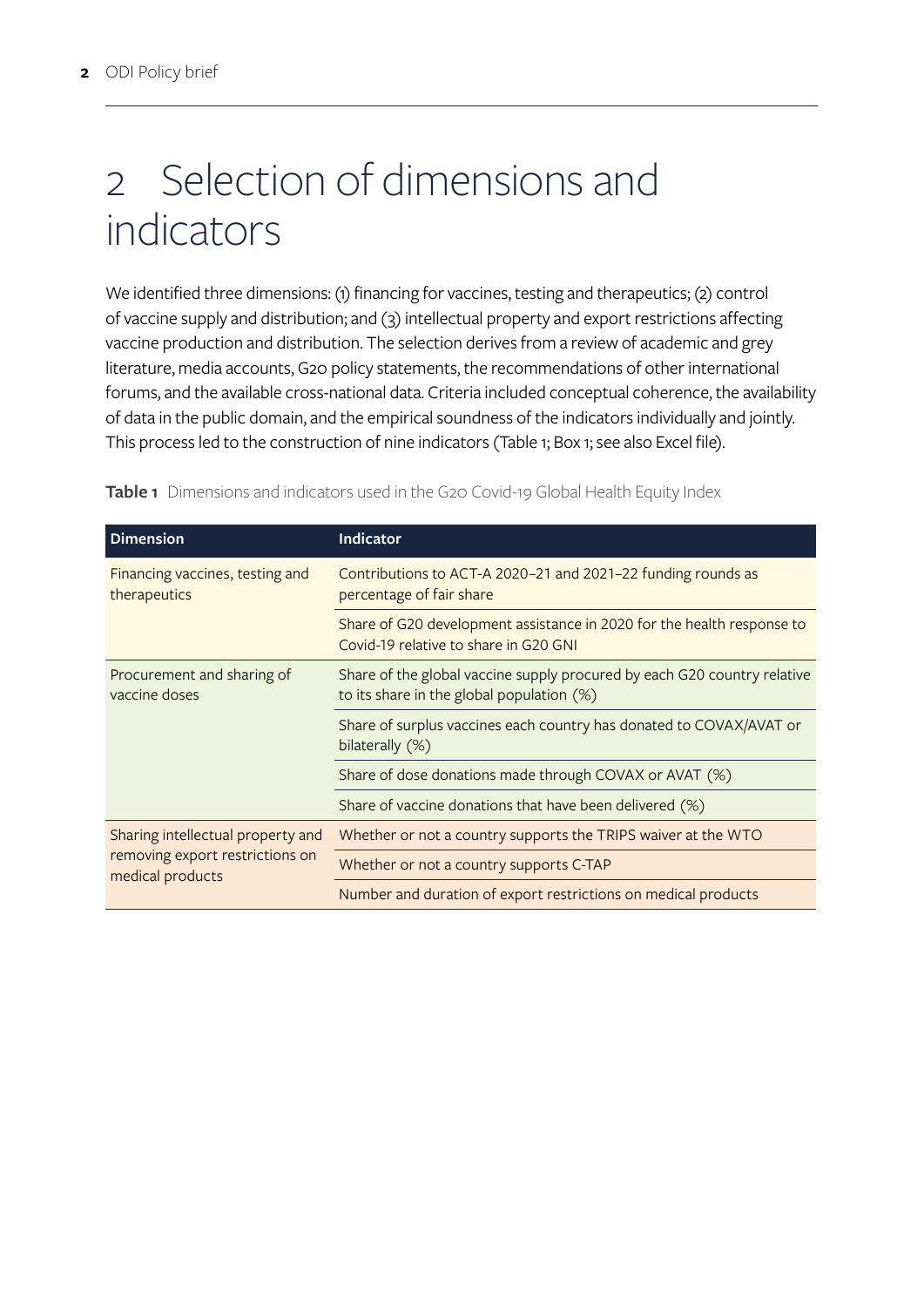# Box 1 Data sources and methodology

The data sources and method used to construct the indicators reported in Table 1 and below are described in an online [Technical Annex](https://odi.org/en/publications/monitoring-g20-contributions-to-global-covid-19-vaccine-equity-issues-and-options/) to this paper. However, a few points warrant mention here. First, the indicators are constructed to account for the disparate economic strength and populations of the G20 countries. Financing is expressed as a percentage of each country's 'fair share' or its share in the G20's GNI; the numbers of vaccines a country procures are expressed as a percentage of its population; and we consider the share of (surplus) vaccines donated rather than absolute numbers. Second, where a given variable is not relevant to a particular country, we did not include it in computing the dimension score for that country; for example, we did not expect countries that did not procure surplus vaccines to make any donations (though South Africa did in fact do so). Finally, we provide data for the European Union (EU) where the European Commission takes a political position or where the EU acts as a collective – but we do not include these data points in the dimension or index computations both because of missing data and because some actions, such as vaccine donations, have been largely delegated to member states.

# **Dimension 1: Financing vaccines, testing and therapeutics**

As of October 2021, when its first funding round closed, the WHO-led Access to Covid-19 Tools – Accelerator (ACT-A) had raised \$18.9 billion, distributed among its four pillars – vaccines, diagnostics, treatment and health system strengthening. Despite these efforts (and an IMF call for an additional \$13 billion for the Covid-19 health response) there remained a [\\$23 billion](https://data.covid19taskforce.com/data/tools/financing-gaps)  [funding gap](https://data.covid19taskforce.com/data/tools/financing-gaps).<sup>3</sup> Our focus is on financial pledges to ACT-A, given its central role in the Covid-19 response.<sup>4</sup> It has been particularly important for low- and lower-middle-income countries, which have obtained 80% and 30% of their respective doses from the Covid-19 Vaccines Global Access initiative (COVAX) (ACT-A, 2021: 4; Figure 1.2). We complement this with a measure of development assistance directed to the Covid-19 health response.

<sup>3</sup> Kanter (2021); see also [COVID-19 Task Force Dashboard \(covid19taskforce.com\)](https://data.covid19taskforce.com/data/tools/financing-gaps). The IMF proposal aimed at '(1) vaccinating … at least 60% of the population in all countries by mid-2022; (2) tracking and insuring against downside risks; and (3) ensuring widespread testing and tracing, maintaining adequate stocks of therapeutics, and enforcing public health measures in places where vaccine coverage is low' (Agarwal and Gopinath, 2021).

<sup>4</sup> Per Gulrajani and Silcock (2020: 11): 'as many have already noted, tackling coronavirus is a global problem that can only be resolved through collective solutions underpinned by "unity, solidarity and renewed multilateral cooperation".'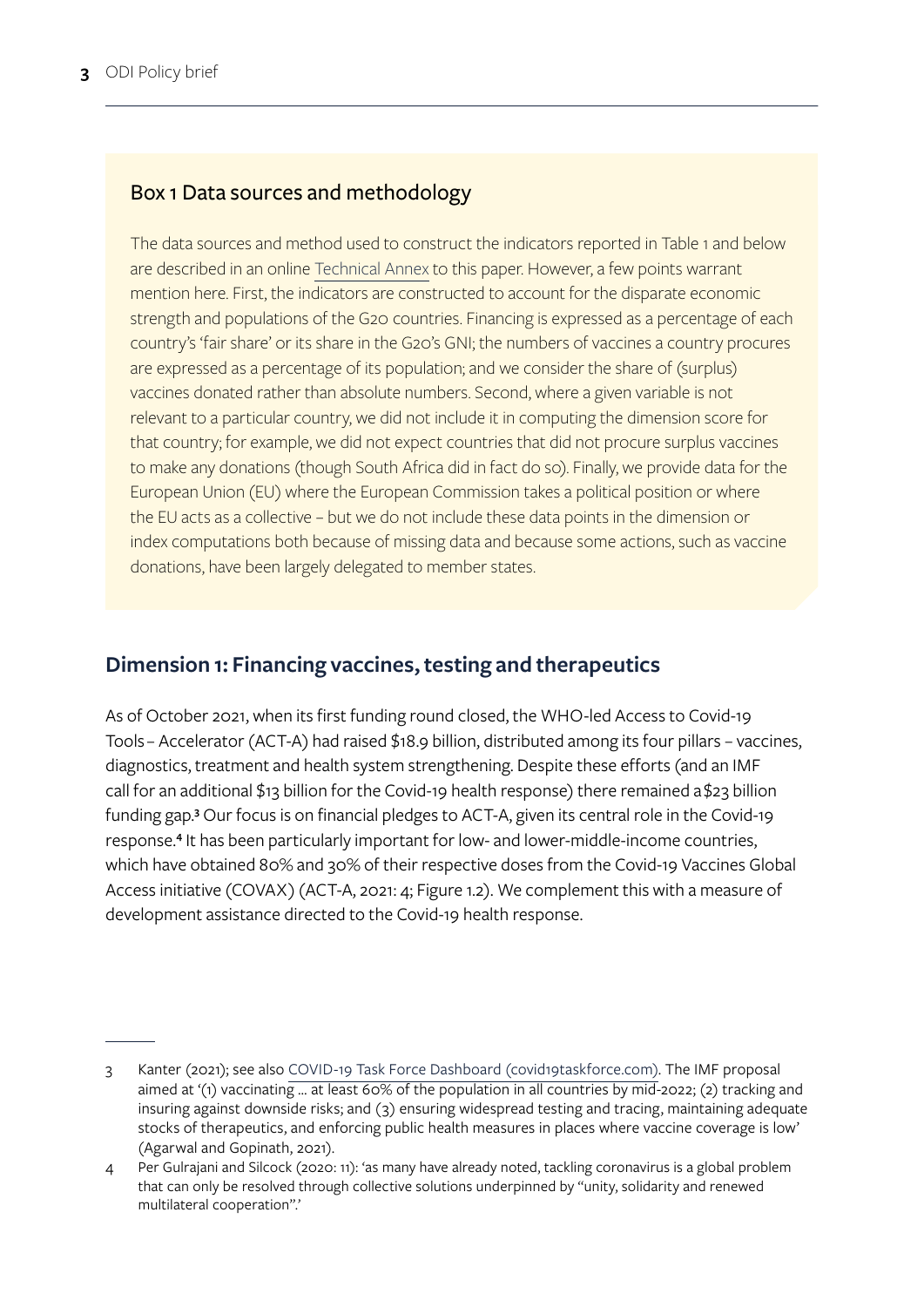### Indicator 1.1: Contributions to ACT-A 2020–21 and 2021-22 funding rounds as percentage of fair share

**Rationale:** Donor contributions as a percentage of their fair share against ACT-A funding needs provide a gauge of immediate financial commitments to the Covid-19 health response.**<sup>5</sup>**

**Limitations:** In focusing on ACT-A, we are considering one strand only of the multilateral health response to Covid-19. India and Indonesia are not assigned a 'fair share' so the countries lack data for this indicator.

Indicator 1.2: Share of G20 development assistance for the health response to Covid-19 relative to share in G20 GNI

**Rationale:** This measure captures health assistance for Covid-19 disbursed in 2020, based on project-level data on commitments and disbursements from major international development agencies.**<sup>6</sup>**

**Limitation:** This is a modelled indicator that includes only international (rather than bilateral) flows.

### **Dimension 2: Procurement and sharing of vaccine doses**

Analysis of vaccine purchases indicates significant excess and unused doses in many G20 countries. Estimates suggest a surplus of 1.2 billion doses in G7 countries in 2021, including over 1 billion in the United States (US) alone.<sup>7</sup> This dimension is concerned with inequalities in vaccine supply and with the extent to which countries have shared surplus doses.

<sup>5</sup> The initial round sought to deliver to lower- and middle-income countries 2 billion vaccine doses (enough to vaccinate up to 20% of the population of each country), 500 million tests, up to 245 million treatment courses and protection for health workers (ACT-A, 2021a: Appendix 2; UN, 2020). These targets have been revised upward in the current round.

<sup>6</sup> The [Global Burden of Disease \(GBD\) 2020 Health Financing Collaborator Network](https://www.thelancet.com/journals/lancet/article/PIIS0140-6736(21)01258-7/fulltext) (2021: 1318): 'few research efforts have provided estimates of health spending associated with the COVID-19 pandemic, and these vary in their scope and completeness'. These authors note the problems associated with the available data sources – the Economist Intelligence Unit's Covid-19 health funding tracker, the Kaiser Family Foundation Donor Funding for the Global Novel Coronavirus Response tracker, the Centre for Disaster Protection's database, Devex's interactive website, the Covid-19 Research Project tracker – and conclude: 'Although these existing studies track various aspects of the funding targeted toward the pandemic response, none reports comprehensive tracking for the health sector'. We explored too the inclusion of ODA for health, but this is reported consistently for only DAC members and countries who choose to report to DAC, and therefore excludes Argentina, Brazil, Mexico, India, Indonesia and South Africa. CGD has constructed an indicator of Finance for Development – an ODA-like measure of cross-border concessional finance for all G20 countries – but the latest year available is 2018, pre-dating Covid, and it does not disaggregate spending for health.

<sup>7</sup> According to Airfinity (2021), for example, if the G7 members each reserved two vaccine doses and a booster for all adults, they would retain over 1.2 billion unused doses in 2021. See Behar (2022) on the US.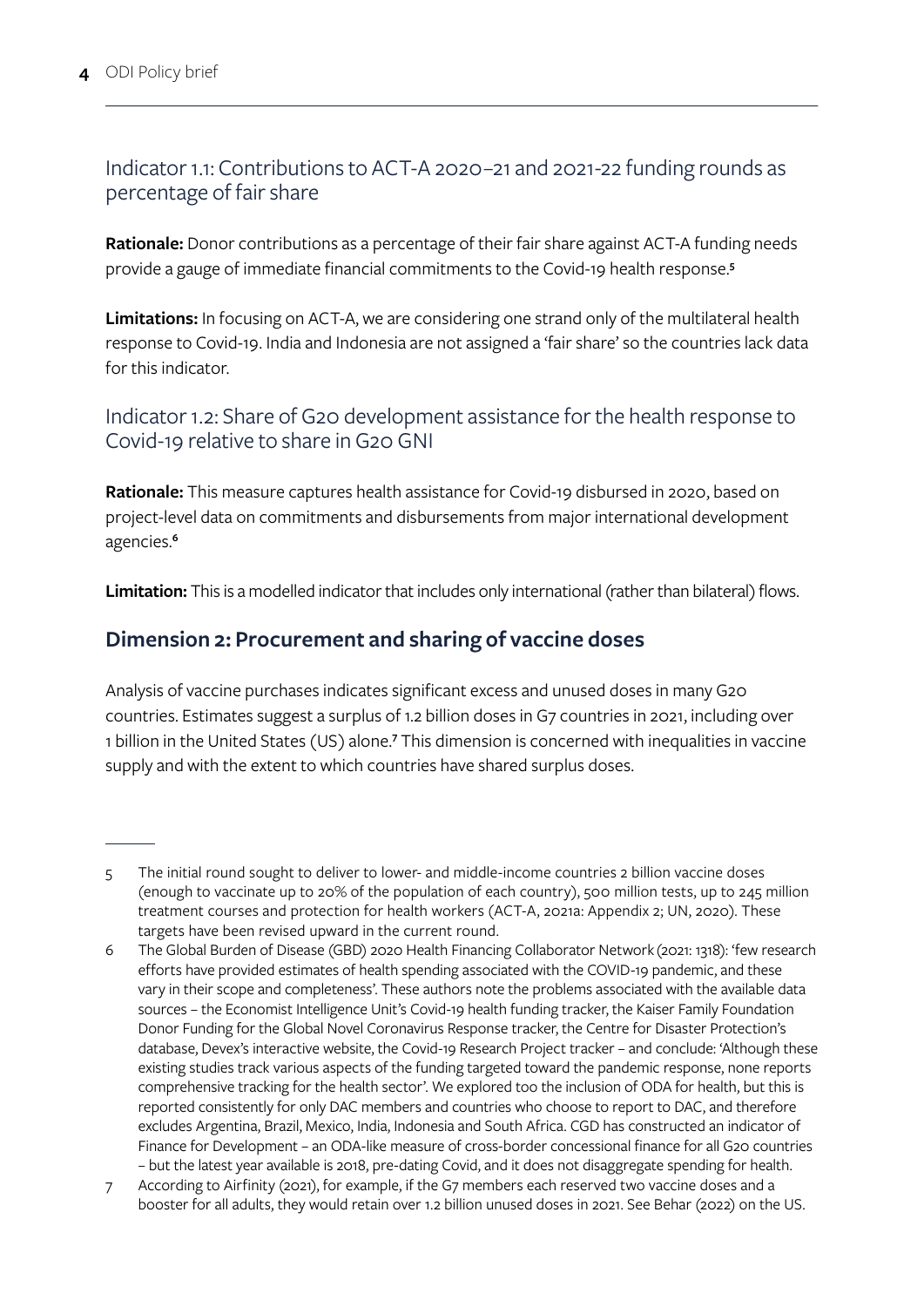# Indicator 2.1: Share of the global vaccine supply procured by each G20 country relative to its share in the global population (%)

**Rationale:** Richer countries benefited from advance purchase agreements (APAs) with pharmaceutical companies, with pre-orders often well in excess of need. This approach sought to mitigate the risks of vaccine candidates being unsuccessful and uncertain production timelines. However, it severely impeded the ability of poorer countries to procure vaccines directly and that of COVAX to obtain vaccines for Advance Market Commitment for vaccines (AMC) countries and allocate them according to WHO principles (Wouters et al., 2021). In fact, even middle-income countries with adequate financing (e.g. Mexico, Peru) were unable to place orders, while lowincome countries made their first significant purchases in January 2021, eight months after the US and United Kingdom made their first deals.**<sup>8</sup>** We include this indicator on the basis that the ability to make excess vaccine purchases in a context of scarcity reflects global power imbalances and the ability of a small minority of countries to stockpile vaccines for their own use.

**Limitations:** We cannot capture the very different regimes underlying these APAs, nor the different unit values to which countries committed. For example, the US government is said to have provided a blueprint for vaccine development, to have insulated vaccine companies from risk and not to have negotiated on price. The EU is said to have insisted on negotiation with and regulation of pharmaceutical companies – reflected in a much lower price per dose but a later delivery schedule (Gebrekidan and Apuzzo, 2021).

## Indicator 2.2: Share of surplus vaccines each country has donated to COVAX/ AVAT or bilaterally (%)

**Rationale:** Countries can reallocate surplus vaccines through supply agreements or through donations (in each case, bilateral or through COVAX/AVAT). We measure the extent to which countries with a vaccine surplus (doses secured from bilateral or multilateral supply agreements, or donations) have pledged to donate this surplus.

**Limitations:** We do not discount donations with a short shelf life as this information is not publicly available. We do not know if donations will be delivered. We do not account for other forms of solidarity such as vaccine swaps or sales on preferential terms. UNICEF cautions that the context is highly dynamic and subject to change, and the frequency of reporting is not uniform.

# Indicator 2.3: Share of dose donations made through COVAX or AVAT (%)

**Rationale:** We highlight contributions to COVAX and AVAT, given that their pooled procurement model and disbursement strategy promote vaccine equity. Bilateral vaccine donations may reflect strategic imperatives – so-called vaccine diplomacy – rather than need (Kiernan et al. 2021).

<sup>8</sup> UNICEF data cited in Collins and Holder (2021).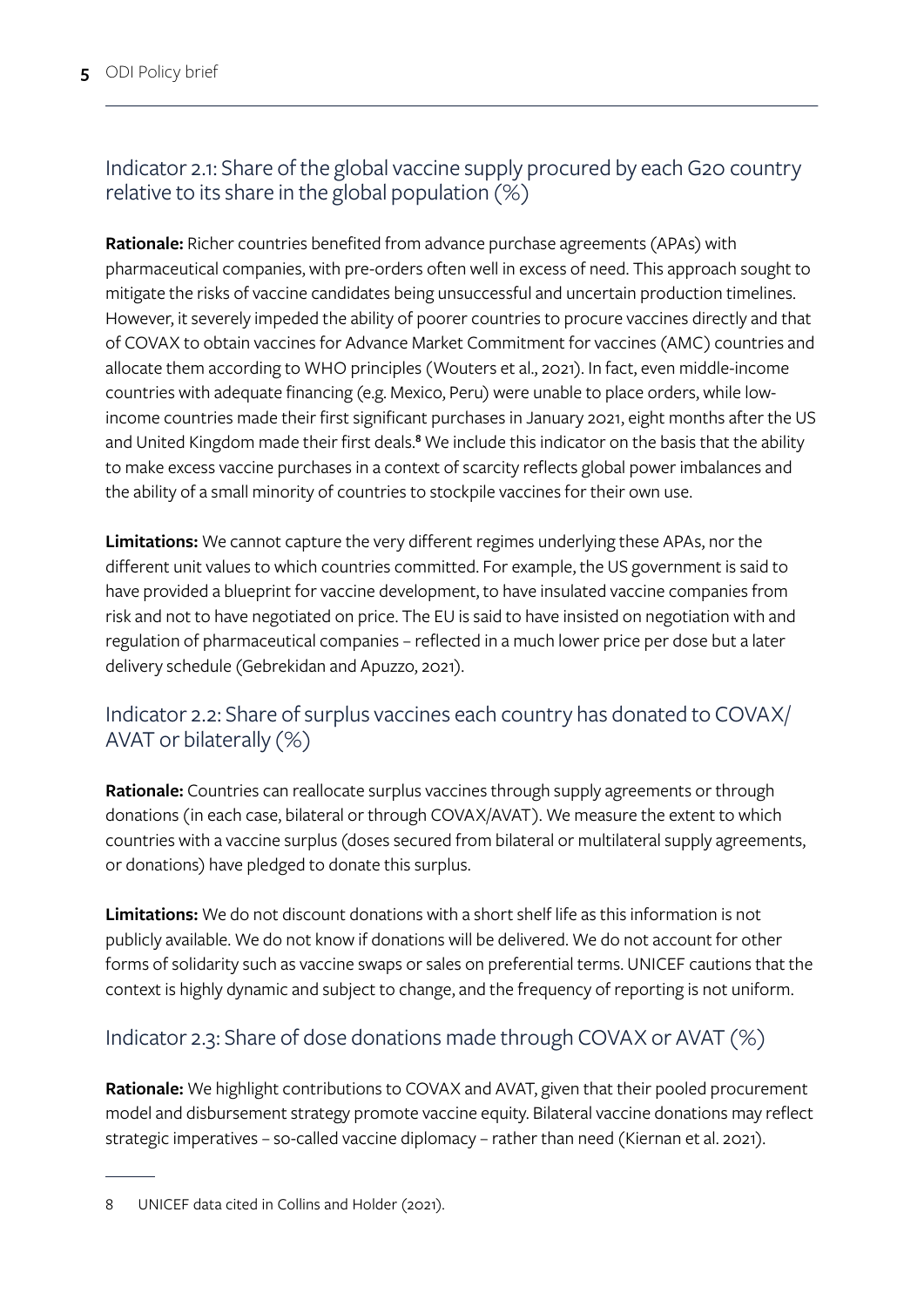**Limitations:** We do not discount donations with a short shelf life as this information is not publicly available. UNICEF cautions that the context is highly dynamic and subject to change, and the frequency of reporting is not uniform.

#### Indicator 2.4: Share of vaccine donations that have been delivered (%)

**Rationale:** The share of pledged doses that have been delivered to the recipient country provides an indication of the extent to which countries have followed through on their donations.

**Limitations:** We do not discount donations with a short shelf life as this information is not publicly available. UNICEF cautions that the context is highly dynamic and subject to change, and the frequency of reporting is not uniform.

### **Dimension 3: Sharing intellectual property and removing export restrictions on medical products**

A handful of countries and companies control access to the global production of vaccines, tests and therapeutics. The sharing of intellectual property (IP) is neither the sole nor necessarily the most critical impediment to geographically dispersed production; indeed, many argue that, on its own, its practical value would be limited. Nonetheless, the willingness of countries to support IP sharing has become a potent symbol and rallying call for many advocates of vaccine equity. Relatedly, export restrictions also inhibit the free supply of vaccines alongside other medical products, with harmful effects on poorer countries.

#### Indicator 3.1: Whether or not a country supports the TRIPS waiver at the WTO

**Rationale:** The Agreement on Trade-Related Aspects of Intellectual Property Rights (TRIPS) refers to an international agreement led by the World Trade Organization (WTO) aiming to protect intellectual property rights and trade. In October 2020, the governments of India and South Africa, with the support of 62 WTO member states, proposed a [TRIPS Agreement waiver](https://docs.wto.org/dol2fe/Pages/SS/directdoc.aspx?filename=q:/IP/C/W669.pdf&Open=True)  that would temporarily waive IP rights protections for technologies needed to prevent, contain, or treat Covid-19 (WTO, 2020). Advocates contend that public monies that contributed to the development of Covid-19 patents merit such a step, while critics contend that the waiver could lead to the inefficient allocation of raw materials and supplies (Peacocke et al., 2021).

**Limitations:** We cannot capture the nuance associated with countries' positions – for example, the US' limited support for the waiver. Furthermore, countries have vastly different incentives to support the TRIPS waiver depending on whether they have any significant pharmaceutical industry benefiting from IP protection.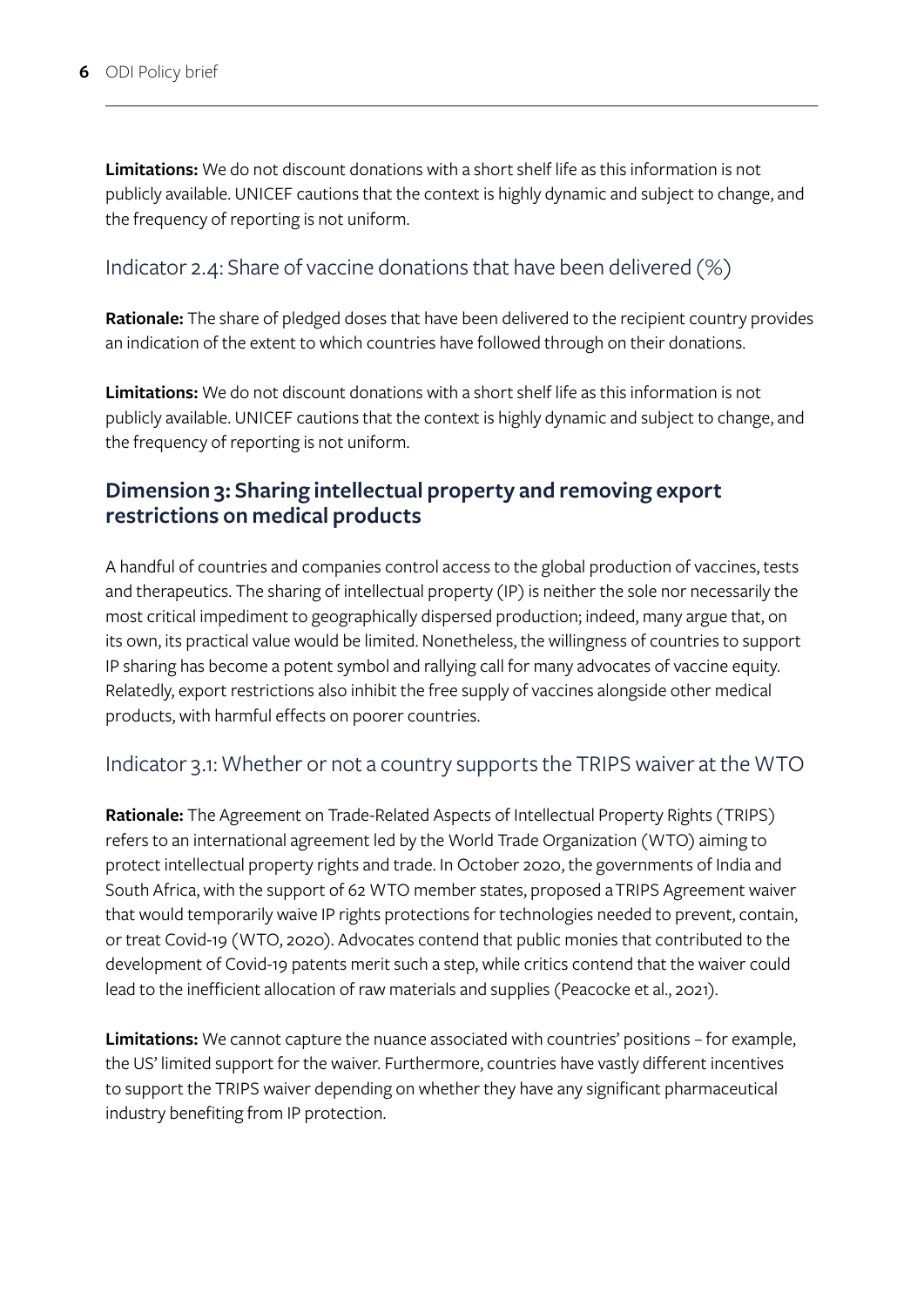## Indicator 3.2: Whether or not a country has endorsed C-TAP

**Rationale:** The Covid-19 Technology Access Pool (C-TAP) calls for the 'voluntary sharing of knowledge, intellectual property and data, as well as a guarantee of free access and use by WHO member countries for drugs and vaccines that are developed' (Peacocke et al., 2021). Proposed by Costa Rica and adopted by WHO, as of January 2022 the initiative has been endorsed by 43 countries: 31 middle-income, 11 high-income and 1 lower-income.

**Limitations:** Countries have vastly different incentives to support C-TAP depending on whether they have any significant pharmaceutical industry benefiting from IP protection.

#### Indicator 3.3: Number and duration of export restrictions on medical products

**Rationale:** To protect their domestic populations, many countries adopted one or more measures to regulate or restrict the export of medical products used in the public health response to the pandemic, including vaccines. Though perhaps an understandable reaction to supply shortages, such policies harm smaller and poorer countries who 'have little or no prospect of achieving self-sufficiency' (Gulrajani and Silcock, 2020: 29).

**Limitations:** Policies may apply to some but not all products in a category, they may not be applied uniformly within a jurisdiction, and they may not apply equally to all trading partners (The Global Trade Alert Team, 2020).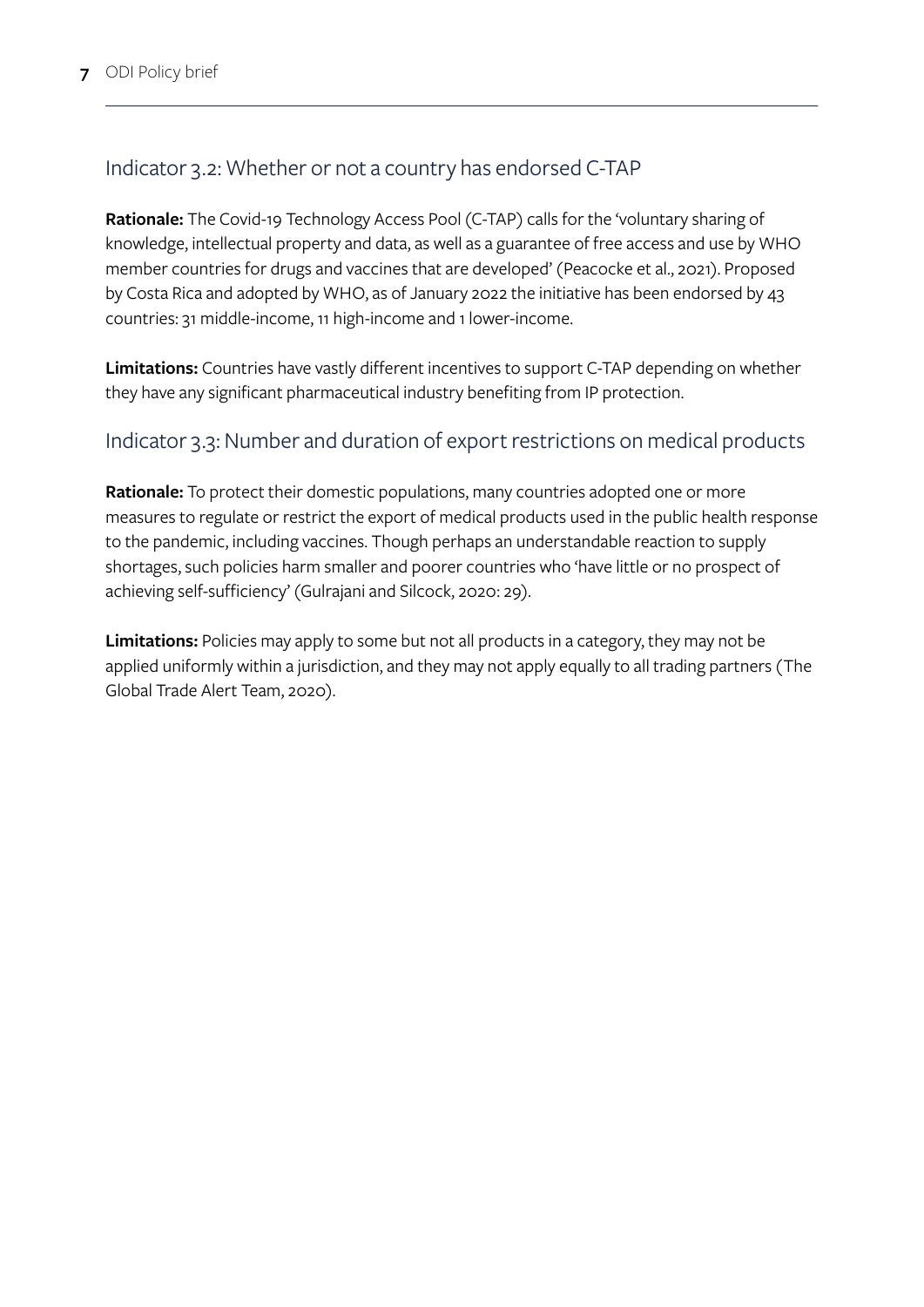# 3 Index construction: issues and options

We undertook a rigorous assessment of the indicators, individually and jointly, with a view to examine the possibilities for constructing a composite index. This included scrutiny of outliers, various normalisation and standardisation methods, correlation analysis, and experiments with different weighting structures and aggregation approaches.

### **Indicator treatment**

We opted to preserve outliers in the data given that they appear to indicate very different policy commitments to vaccine equity rather than measurement error. We decided against standardising the data (e.g. through log transformation and/or the use of z-scores) on the basis that we did not think it reasonable to assume decreasing marginal returns to equity where contributions were higher, nor to minimise variations in the indicators. Instead, we opted for a simple min-max normalisation to re-scale the indicators on a 0–1 scale. This decision is not without consequence as it will assign more weight to differences in indicators that have a narrower range of values. We constructed an index that scored positions on TRIPS and C-TAP jointly between 1 and 5 to maximise variation in support of IP sharing. The indicators show the expected correlations – for example, the financing variables are positively correlated, as are the vaccine donation variables; while those countries that have given more financing to the Covid-19 health response are less likely to support intellectual property sharing (Table 2). However, none of the correlations are very high, which would suggest that the indicators included are redundant.

|                   | <b>ACTA</b> | <b>IHME</b> | VacSharePop Donations    |           |           | Covax Delivered Sum_IP   |           | Export<br><b>Res</b> |
|-------------------|-------------|-------------|--------------------------|-----------|-----------|--------------------------|-----------|----------------------|
| <b>ACTA</b>       |             |             |                          |           |           |                          |           |                      |
| <b>IHME</b>       | 0.4933      |             | $\overline{\phantom{0}}$ | -         |           |                          |           |                      |
| VacSharePop       | $-0.4811$   | $-0.4931$   |                          | -         | -         |                          |           |                      |
| Donations         | 0.2934      | 0.0237      | $-0.1472$                |           | -         | $\overline{\phantom{0}}$ |           |                      |
| Covax             | 0.4161      | 0.3792      | $-0.5494$                | 0.4758    |           |                          |           |                      |
| Delivered         | 0.0853      | $-0.1407$   | 0.0958                   | $-0.0675$ | $-0.1129$ |                          |           |                      |
| Sum IP            | $-0.7198$   | $-0.5796$   | 0.4351                   | $-0.1768$ | $-0.4092$ | $-0.0648$                |           |                      |
| <b>Export Res</b> | 0.1414      | 0.098       | $-0.0668$                | 0.1598    | $-0.0874$ | 0.456                    | $-0.3265$ |                      |

**Table 2** Correlation between indicators proposed for a Covid-19 health response index

Note: ACT-A is Contributions to ACT-A 2020–21 and 2021–22 funding rounds as percentage of fair share; IHME is Development assistance in 2020 for health response to Covid-19 relative to GNI; VacSharePop is the total share of the potential global vaccine supply procured by each G20 member relative to its share in the global population. Donations is the share of surplus vaccines each country has donated to COVAX/AVAT or bilaterally. COVAX is the share of dose donations made through COVAX or AVAT; Delivered is the share of vaccine donations that have been delivered. Sum\_IP combines whether or not a country supports the TRIPS waiver at the WTO and whether or not a country has endorsed C-TAP. Export Res denotes the number and duration of export restrictions on medical products.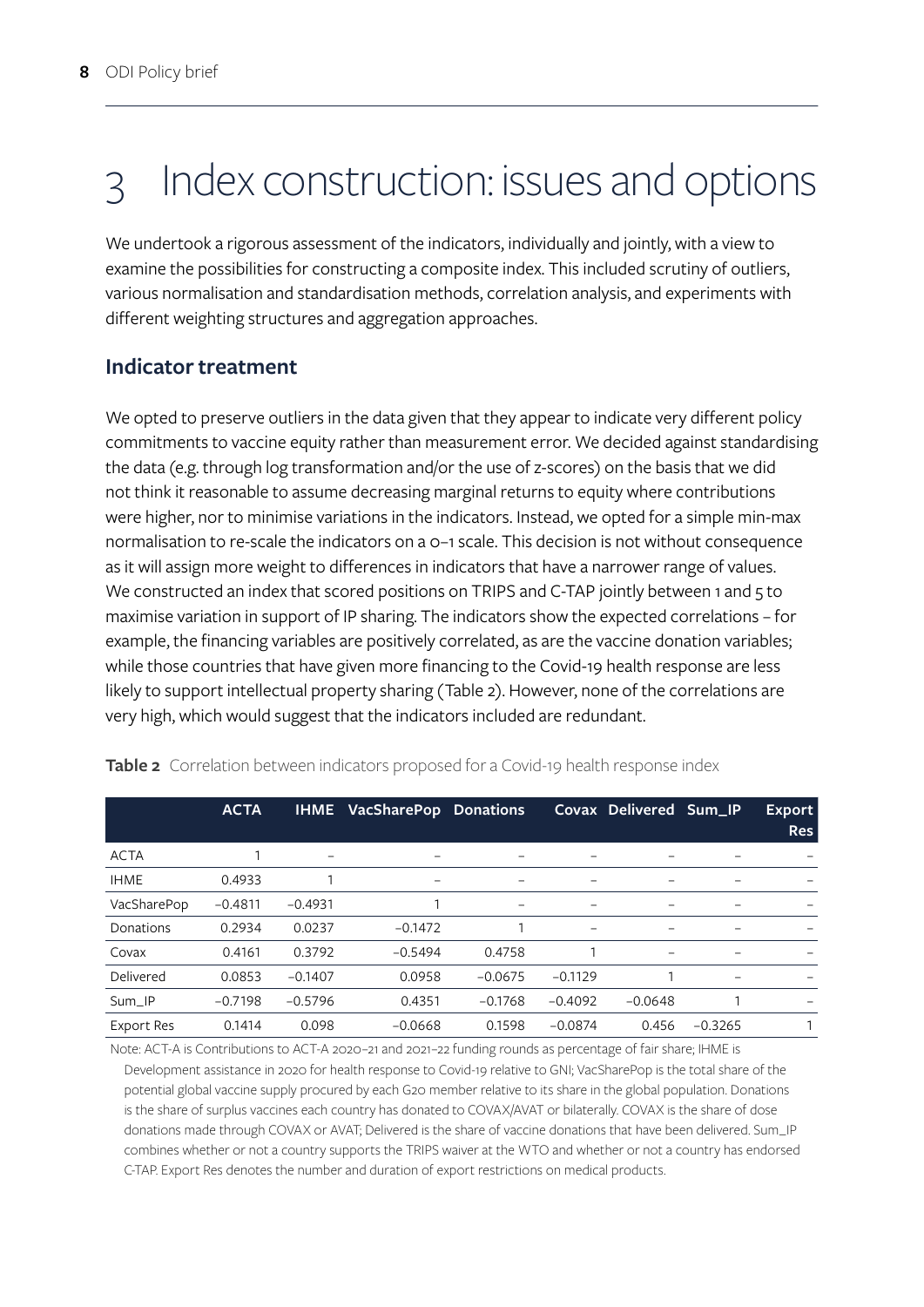# **Weighting of dimensions and indicators**

Rather than being prescriptive about weighting the indicators and dimensions, we explore the implications of different normative and empirical approaches to the selection of weights. Within the dimensions, we first proposed assigning equal weights to each indicator (and taking the arithmetic average of indicator scores within each dimension). This aligns with the advice of Atkinson et al. (2002): 'The interpretation of the set of indicators is greatly eased where the individual components have degrees of importance that, while not necessarily exactly equal, are not grossly different'. However, we produce two versions of the vaccine dimension (Table 3). The first assigns equal weights assigned to all four indicators, while the second assigns 50% weight to the indicator of vaccine procurement, and the remaining 50% to the three indicators of redistribution. The two vaccine dimension scores exhibit a high correlation (about 80%), as expected, but the financing, vaccine and IP/Trade scores are not highly correlated, again suggesting each is contributing unique information (Table 4).

In the online Annex, we illustrate these different possible approaches to indicators and index construction. Factor analysis shows that the variables load on one factor (eigenvalue>2.5) and therefore coherently contribute to an underlying construct. The factor loadings also lend some empirical support to the equal weighting of the dimensions.

# **Aggregation**

The most common approach to index construction is to take the arithmetic average of the average scores for each dimension, which allows for substitutability between them. The use of geometric average, in contrast, minimises the potential for substitutability. In the online Annex, we illustrate the indices that would result from use of both the geometric and arithmetic averages.

### **Robustness**

It is worth noting that the rankings derived in the four scenarios, based on different weighting and aggregation approaches, are relatively highly correlated (Table 5): All correlations are above 50%. The rankings vary most when comparing scores derived from the arithmetic and geometric averages, which highlights both that country level performance has been unequal across the dimensions and that the choice of aggregation method matters.

It goes beyond the scope of this exercise to compute confidence intervals for the index scores. This means that the resulting ranking (and differences between countries) may not be robust. It may be desirable to assume a certain error – e.g. 10% – in each score and compute how it affects the ranking. A common sensitivity test is to test the robustness of the ranking to the inclusion of the indicators within by computing the index minus each indicator in turn; if the index is robust, the ranking should remain reasonably consistent.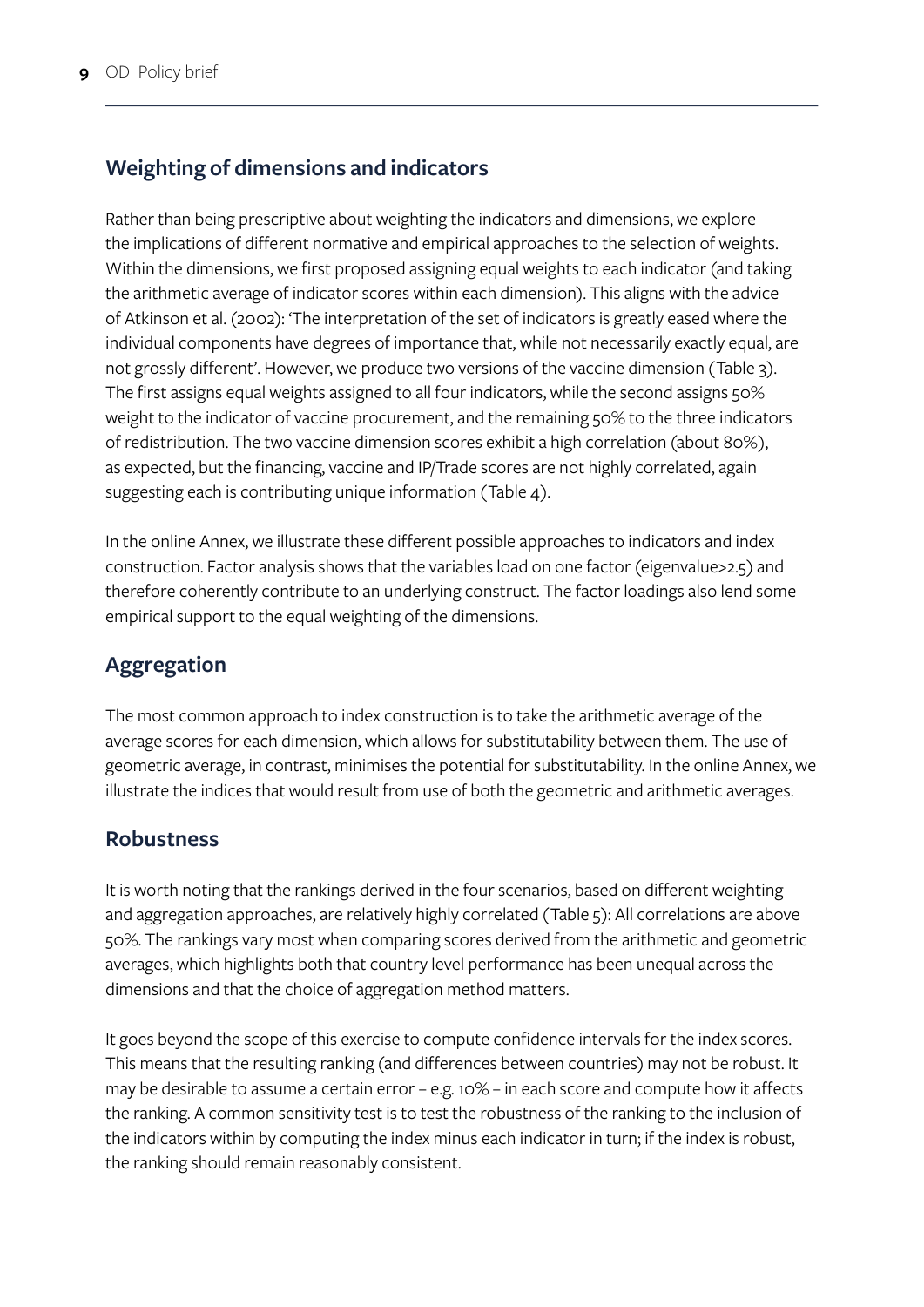| <b>G20 Country</b>   | <b>Finance</b> | Vaccine 1* | Vaccine 2* | IP/Trade |
|----------------------|----------------|------------|------------|----------|
| Argentina            | 0.00           | 0.47       | 0.58       | 0.72     |
| Australia            | 0.26           | 0.18       | 0.12       | 0.56     |
| <b>Brazil</b>        | 0.01           | 0.20       | 0.41       | 0.60     |
| Canada               | 0.73           | 0.46       | 0.37       | 0.33     |
| China                | 0.03           | 0.43       | 0.57       | 0.55     |
| France               | 0.32           | 0.63       | 0.56       | 0.32     |
| Germany              | 0.87           | 0.39       | 0.38       | 0.31     |
| India                | 0.03           | 0.48       | 0.62       | 0.44     |
| Indonesia            | 0.01           | 0.22       | 0.44       | 0.99     |
| Italy                | 0.39           | 0.57       | 0.48       | 0.47     |
| Japan                | 0.71           | 0.48       | 0.49       | 0.33     |
| Mexico               | 0.00           | 0.48       | 0.62       | 0.78     |
| Russia               | 0.32           | 0.37       | 0.55       | 0.53     |
| Saudi Arabia         | 0.48           | 0.51       | 0.65       | 0.33     |
| South Africa         | 0.04           | 0.87       | 0.90       | 0.94     |
| South Korea          | 0.12           | 0.32       | 0.43       | 0.32     |
| Turkey               | 0.00           | 0.45       | 0.57       | 0.50     |
| United Kingdom       | 0.63           | 0.52       | 0.47       | 0.20     |
| <b>United States</b> | 0.21           | 0.77       | 0.71       | 0.54     |

**Table 3** Commitment to international Covid-19 health response: dimension scores

Note: shaded cells indicate median or below; unshaded cells indicate above-median performance.

**Table 4** Correlation among dimensions proposed for a Covid-19 health response index

|            | <b>Finance</b> | Vaccine_v1               | Vaccine_v2 | IP/Trade |
|------------|----------------|--------------------------|------------|----------|
| Finance    |                | $\overline{\phantom{0}}$ |            |          |
| Vaccine_v1 | 0.0624         |                          | -          |          |
| Vaccine_v2 | $-0.3393$      | 0.7969                   |            |          |
| IP/Trade   | $-0.6909$      | 0.0063                   | 0.3197     |          |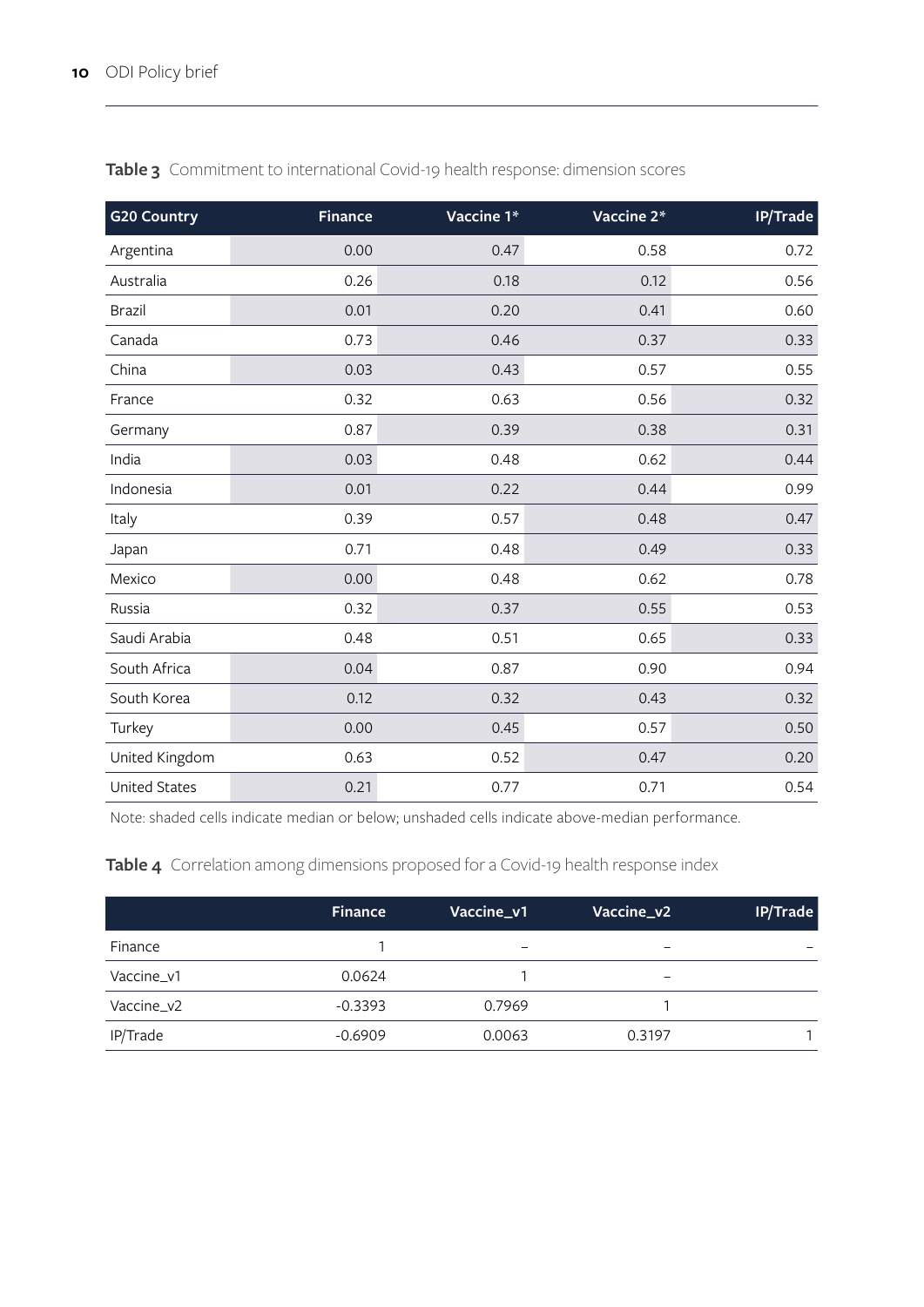**Table 5** Rank order correlation among potential Covid-19 health response index scenarios

|                     | Vac1_AA | Vac2_AA                  | Vac1_GM         | Vac2_GM                      |
|---------------------|---------|--------------------------|-----------------|------------------------------|
| Vac1_AA             |         | $\overline{\phantom{0}}$ |                 | $\qquad \qquad \blacksquare$ |
| Vac2_AA             | 0.8842  |                          | $\qquad \qquad$ |                              |
| Vac1 GM             | 0.714   | 0.5474                   | 1.00            |                              |
| Vac <sub>2</sub> GM | 0.6596  | 0.5754                   | 0.9526          |                              |

Note: The prefix AA indicates an arithmetic average and the prefix GA indicates a geometric average. Vac v1 and v2 refer to the two version of the vaccines dimension, per the weighting of the indicators within, as explained above. The suffix N refers to normatively derived equal weights across the dimensions while the suffix FA refers to weights derived from factor analysis.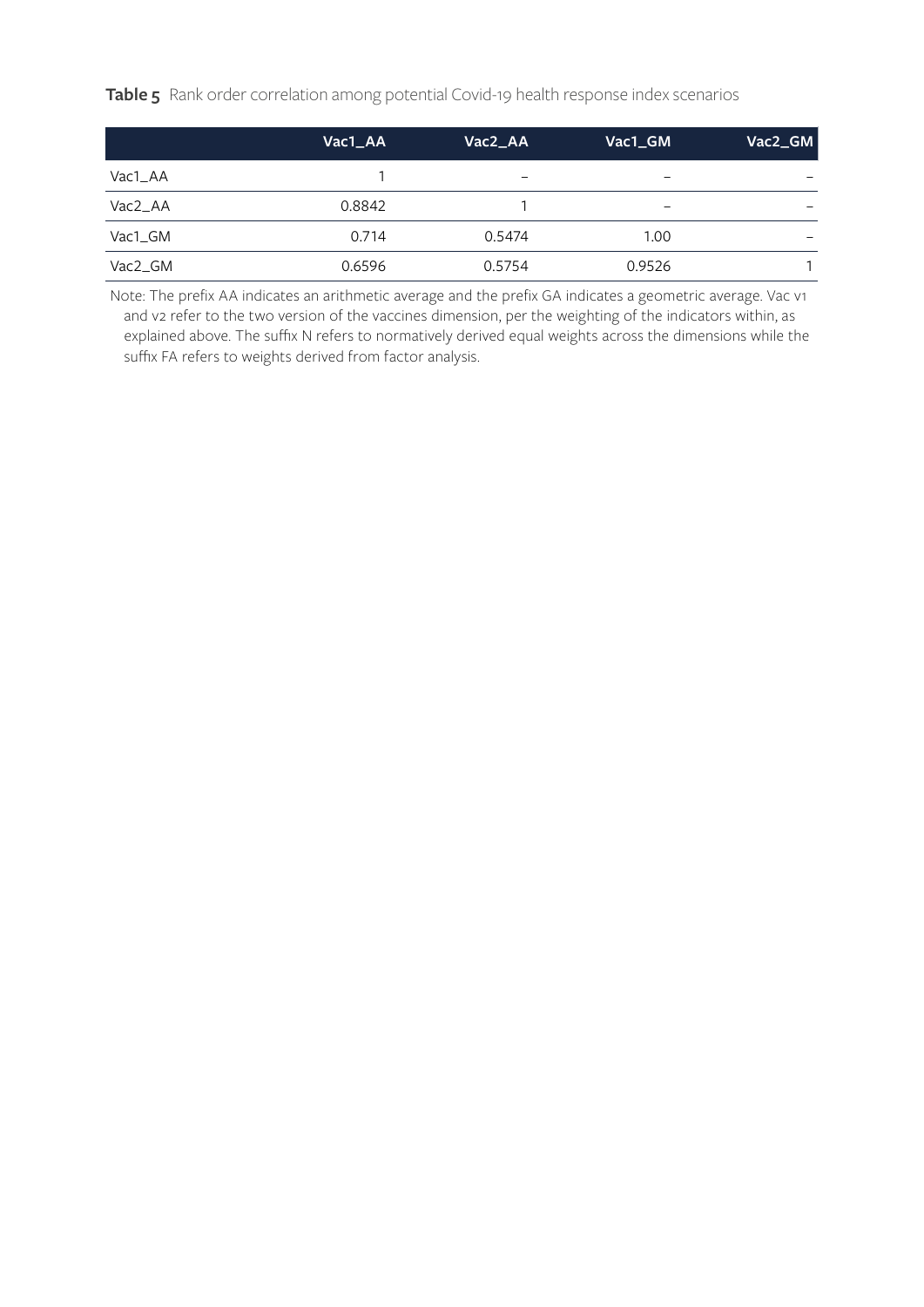# 4 Limitations

The limitations relating to specific indicators are discussed above. Any composite index also has several limitations. We sought to identify the most up-to-date and relevant data possible, which involved making judgements about indicators and time periods. In addition, given rapid changes, in Covid-19 itself and in the policy response, an index provides a snapshot at one moment in time. Moreover, it aims to capture indicators which can be consistently measured across countries. This limits the extent to which it can measure different aspects of the Covid-19 response. For example, as described in the Annex, we did not shortlist data on vaccine sales or supply agreements with multilateral initiatives, as this data is relevant for only about half the countries in our sample (those that are significant vaccine producers). Even though we only include indicators that are broadly applicable, there are inevitably some gaps: the European Commission, India and Indonesia, for example, are not assigned a financial contribution to ACT-A; nor is there data on EU export policy. An additional deficit is in up-to-date data on financing, and on countries' support for the regional production of vaccines, tests and therapeutics. Furthermore, there are some anomalies in the available datasets, and data is often not comparable between them.**<sup>9</sup>**

The data we have assembled is focused on the supply-side of the Covid-19 response. It does not consider bottlenecks within countries which could affect their ability to absorb or distribute vaccinations (and the extent to which this may shape donor commitments). Most importantly, it is able to measure only commitments made (at least partially) by at least one G20 member country, not commitments that none opted to make. Notably, the deals Western leaders struck with pharmaceutical companies are said to have omitted any provisions that would have compelled the companies to share vaccines, knowledge and patents with poorer countries:

By partnering with drug companies, Western leaders bought their way to the front of the line. But they also ignored years of warnings – and explicit calls from the World Health Organization – to include contract language that would have guaranteed doses for poor countries or encouraged companies to share their knowledge and the patents they control. (Gebrekidan and Apuzzo, 2021)

Finally, we took several decisions regarding which indicators to include and how to treat them – whether and how to standardise or normalise. Each of these decisions will have affected an eventual index, as will decisions on how to weight and aggregate the data within and across dimensions.

<sup>9</sup> For example, until recently, the IMF-WHO Covid-19 Vaccine Supply Tracker denoted vaccine supply in courses (vaccine coverage for one person, which could be two doses or one dose, depending on the vaccine) whereas other datasets (e.g. UNICEF) provide vaccine supply in doses. Without knowing the composition of each country's vaccine supply, it was difficult to link the data.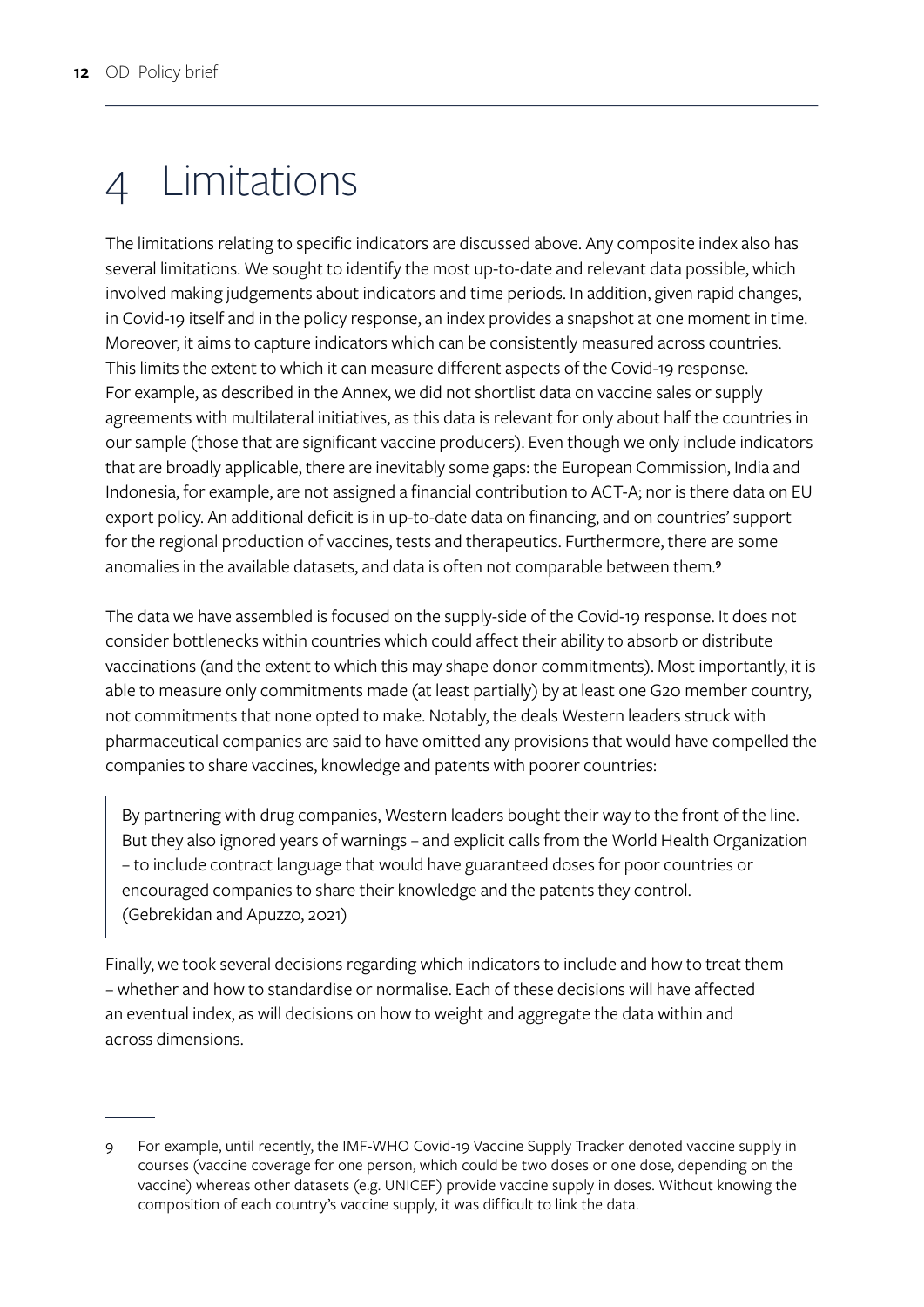These limitations notwithstanding, what does emerge clearly from the data is the huge variation in levels of performance among G20 countries – variation that is not well explained by differences in their incomes. Moreover, such an exercise highlights the gap between what each G20 country has accomplished and what it could have done if it emulated best performance within each category. The task ahead is to work out what G20 countries can do to place equity at the front and centre of recovery efforts, and how this can be most effectively monitored.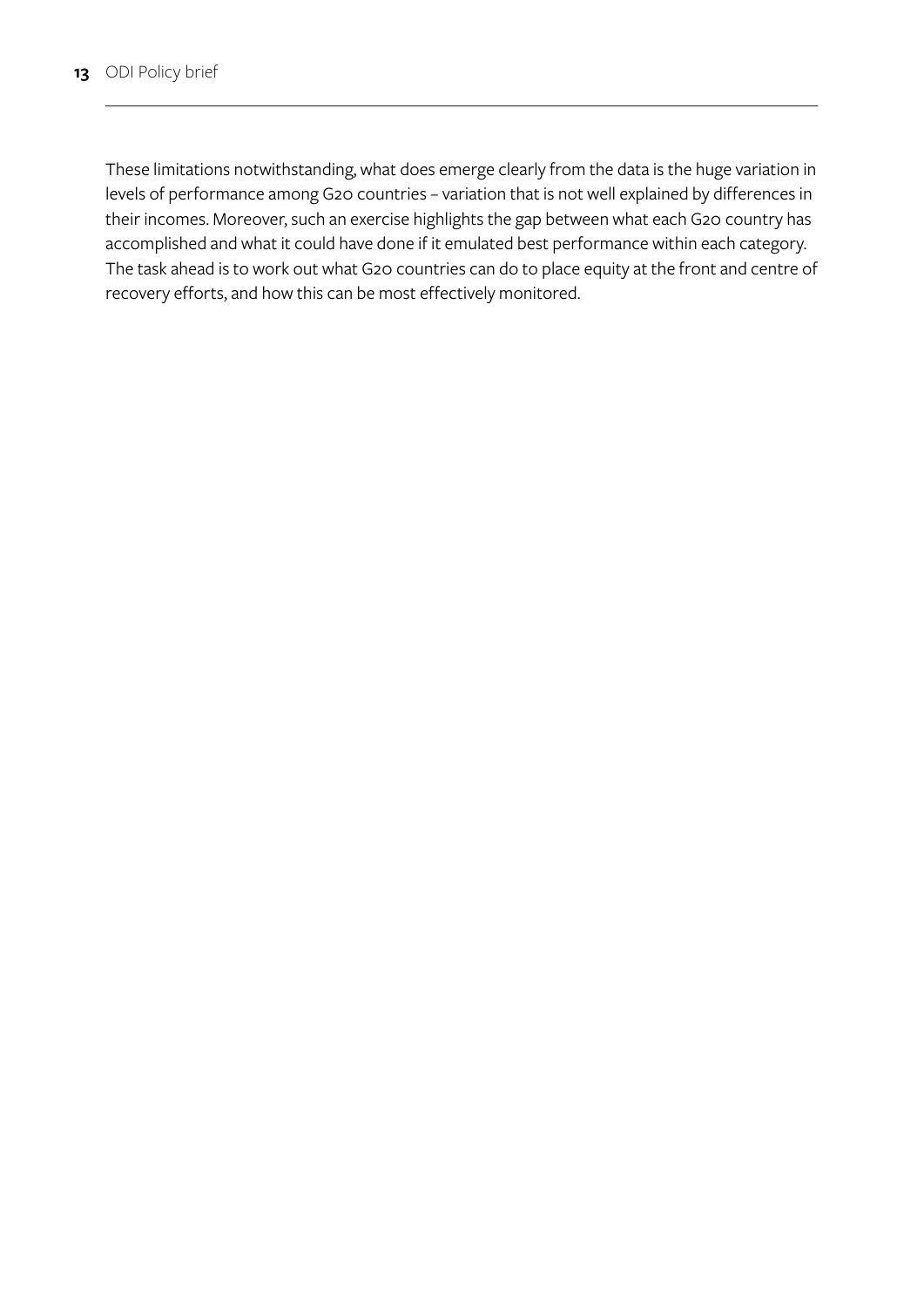# References

- **ACT-A ACT-Accelerator** (2021) 'Strategic plan and budget, October 2021 to September 2022', 28 October ([www.who.int/publications/m/item/act-accelerator-strategic-plan-budget-october-](http://www.who.int/publications/m/item/act-accelerator-strategic-plan-budget-october-2021-to-september-2022)[2021-to-september-2022\)](http://www.who.int/publications/m/item/act-accelerator-strategic-plan-budget-october-2021-to-september-2022).
- **AFP Agence-France Presse** (2021) 'G20: what did world leaders agree at the summit in Rome?' The Guardian, 31 October ([www.theguardian.com/world/2021/nov/01/g20-what-did-world](http://www.theguardian.com/world/2021/nov/01/g20-what-did-world-leaders-agree-at-the-summit-in-rome)[leaders-agree-at-the-summit-in-rome\)](http://www.theguardian.com/world/2021/nov/01/g20-what-did-world-leaders-agree-at-the-summit-in-rome).
- **Agarwal, R. and Gopinath, G.** (2021) *A proposal to end the COVID-19 pandemic*. Staff Discussion Notes, 2021(004). Washington DC: IMF ([https://www.imf.org/en/Publications/Staff-Discussion-](https://www.imf.org/en/Publications/Staff-Discussion-Notes/Issues/2021/05/19/A-Proposal-to-End-the-COVID-19-Pandemic-460263)[Notes/Issues/2021/05/19/A-Proposal-to-End-the-COVID-19-Pandemic-460263\)](https://www.imf.org/en/Publications/Staff-Discussion-Notes/Issues/2021/05/19/A-Proposal-to-End-the-COVID-19-Pandemic-460263).
- **Airfinity** (2021) *Covid-19 Vaccine Expiry forecast for 2021 and 2022*: *Airfinity analysis and forecasts on expiry of doses*, September 2021 ([https://assets.ctfassets.net/](https://assets.ctfassets.net/poihmvxzgivq/6pooxWkcaF1bHmlP7M5dtP/d4bdc2c7707f4a4ad56b7e967063fa84/Vaccine_expiry_forecast_airfinity_21.09.20.pdf) [poihmvxzgivq/6pooxWkcaF1bHmlP7M5dtP/d4bdc2c7707f4a4ad56b7e967063fa84/Vaccine\\_](https://assets.ctfassets.net/poihmvxzgivq/6pooxWkcaF1bHmlP7M5dtP/d4bdc2c7707f4a4ad56b7e967063fa84/Vaccine_expiry_forecast_airfinity_21.09.20.pdf) [expiry\\_forecast\\_airfinity\\_21.09.20.pdf\)](https://assets.ctfassets.net/poihmvxzgivq/6pooxWkcaF1bHmlP7M5dtP/d4bdc2c7707f4a4ad56b7e967063fa84/Vaccine_expiry_forecast_airfinity_21.09.20.pdf).
- **Atkinson, T., Cantillon, B., Marlier, E. and Nolan, B.** (2002) *Social indicators: the EU and social inclusion.* Oxford: Oxford University Press.
- Behar, D. (2022) 'Is the world now paying the price of not doing enough to help developing world Covid-19 vaccination efforts?' Up front blog. Brookings, 7 January ([https://www.brookings.edu/](https://www.brookings.edu/blog/up-front/2022/01/07/are-rich-countries-sufficiently-helping-the-devel) [blog/up-front/2022/01/07/are-rich-countries-sufficiently-helping-the-developing-world-in-its](https://www.brookings.edu/blog/up-front/2022/01/07/are-rich-countries-sufficiently-helping-the-devel)[vaccination-efforts/\)](https://www.brookings.edu/blog/up-front/2022/01/07/are-rich-countries-sufficiently-helping-the-devel).
- **Collins, K. and Holder, J.** (2021) 'See how rich countries got to the front of the vaccine line'. New York Times, 31 March ([https://www.nytimes.com/interactive/2021/03/31/world/global](https://www.nytimes.com/interactive/2021/03/31/world/global-vaccine-supply-inequity.html)[vaccine-supply-inequity.html](https://www.nytimes.com/interactive/2021/03/31/world/global-vaccine-supply-inequity.html)).
- Gebrekidan, S. and Apuzzo, M. (2021) 'Rich countries signed away a chance to vaccinate the world'. New York Times, 5 March [\(www.nytimes.com/2021/03/21/world/vaccine-patents-us-eu.html](http://www.nytimes.com/2021/03/21/world/vaccine-patents-us-eu.html)).
- **Global Burden of Disease 2020 Health Financing Collaborator Network** (2021) 'Tracking development assistance for health and for COVID-19: a review of development assistance, government, out-of-pocket, and other private spending on health for 204 countries and territories, 1990–2050' *The Lancet* 398: 1317-43.
- **Gulrajani, N. and Silcock, E.** (2020). *Principled aid in divided times. Harnessing values and interests in donor pandemic response*. Working Paper 596, November. London: ODI ([https://cdn.odi.org/media/documents/pai\\_working\\_paper\\_final\\_.pdf](https://cdn.odi.org/media/documents/pai_working_paper_final_.pdf))
- Kanter, J. (2021) 'Are Biden's global vaccine targets enough and will they mobilize real action?' Global Citizen, September 14 ([https://www.globalcitizen.org/en/content/biden-global-covid-19](https://www.globalcitizen.org/en/content/biden-global-covid-19-vaccine-targets/) [vaccine-targets/](https://www.globalcitizen.org/en/content/biden-global-covid-19-vaccine-targets/)).
- **Kiernan, S, Tohme, S, Shanks, K, and Rosenbaum, B.** (2021) 'The Politics of Vaccine Donation and Diplomacy' Think Glob Health ([https://www.thinkglobalhealth.org/article/politics-vaccine](https://www.thinkglobalhealth.org/article/politics-vaccine-donation-and-diplomacy)[donation-and-diplomacy](https://www.thinkglobalhealth.org/article/politics-vaccine-donation-and-diplomacy)).
- **Mathieu, E., Ritchie, H., Ortiz-Ospina, E., Roser, M., Hasell, J., Appel, C., … and Rodés-Guirao, L.** (2021) 'A global database of COVID-19 vaccinations' *Nature Human Behaviour* 5: 947–953.